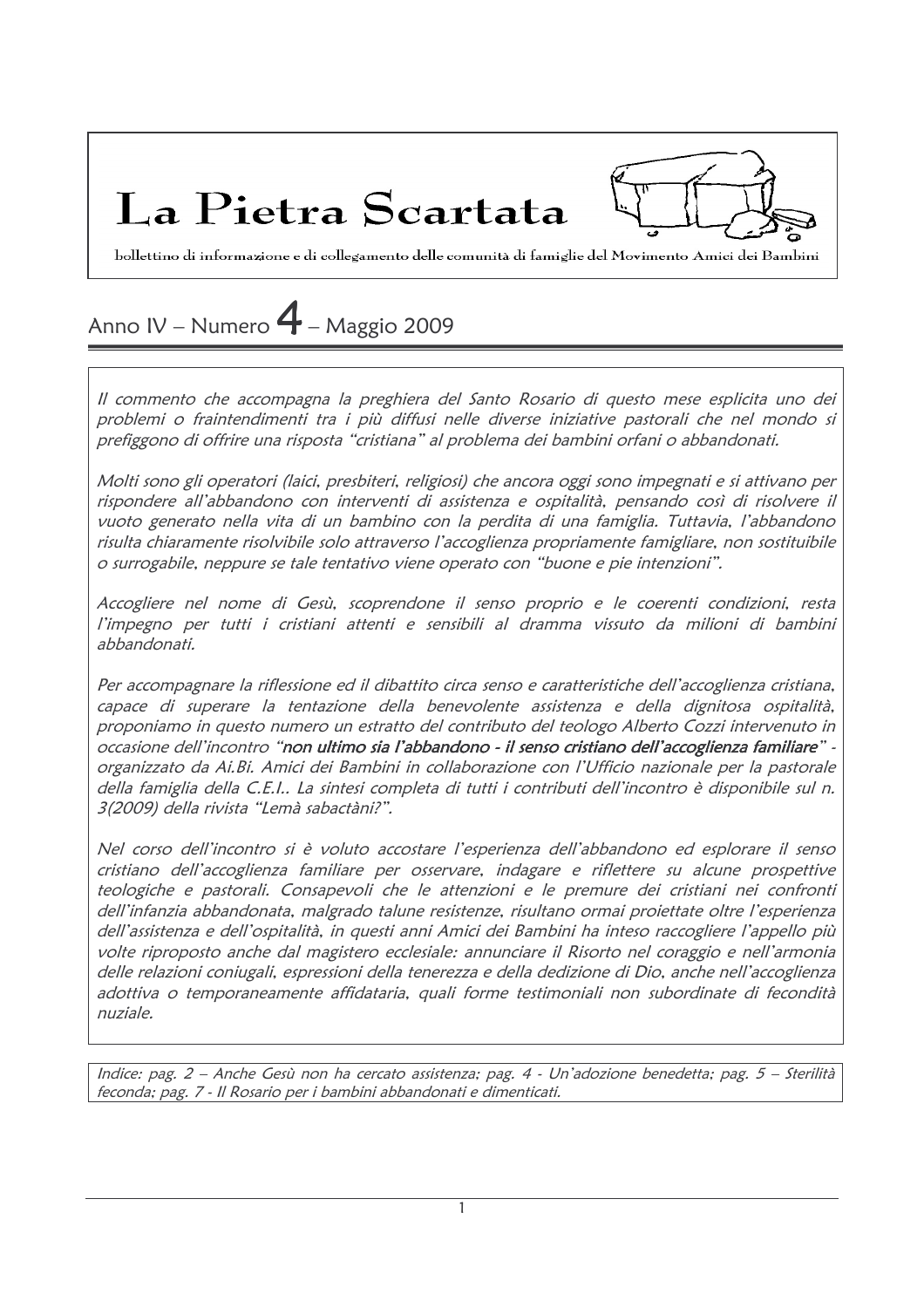# Anche Gesù non ha cercato assistenza

#### pensare il senso cristiano dell'accoglienza familiare: una sfida per la riflessione teologica

estratto della sintesi pubblicata in "Lemà sabactàni?", n. 3 (2009)

L'accoglienza esige consapevolezza, responsabilità, approfondimento; deve essere evitata una sua riduzione a semplice esperienza emotiva, sentimentale. L'incontro ha offerto sul tema alcuni spunti per illustrare le prospettive, le istanze e le sfide che l'esperienza adottiva propone o suscita alla riflessione culturale, allo studio ed alla ricerca teologica.

Don Alberto Cozzi, docente di teologia sistematica presso la Facoltà Teologica dell'Italia settentrionale, ha introdotto la propria riflessione illustrando, intuitivamente, per quale motivo la teologia possa farsi trascinare e considerare la "sporchevole esperienza" dell'adozione

... la teologia non si aggiunge a questa esperienza complicandola con dei concetti o con delle esperienze che già possiede.

La mia tesi è semplice: questa esperienza fa bene alla teologia, più che ad Ai.Bi. o, meglio, non saprei dirvi quanto faccia bene ad Ai.Bi., ma sicuramente può far bene alla teologia.

Questa esperienza, infatti, ricorda alla teologia che deve aiutare ad elaborare esperienze e non deve proporre di applicare degli ideali attraverso una spiritualità. Questo semmai è il quesito: che cosa ha da dirmi la Parola di Dio mentre ascolto questo grido di abbandono?

Spesso viene rivolta alla Chiesa la critica relativa alla elaborazione di ideali alti, splendidi, immuni rispetto all'esperienza; l'esperienza condurrebbe, infatti, in alcuni luoghi dell'umano capaci di mettere in discussione un sistema ideale a sua volta incapace di leggerne le sfide. La critica, pertinente, ci aiuta a resistere alla tentazione di elaborare una cultura, una teologia cattolica immunizzata dall'esperienza e incapace di leggerla.

Due sono le intuizioni, propriamente di profilo teologico, che don Cozzi ha poi proposto: una dedicata al tema del "nuovo luogo" per la teologia; la seconda attenta alla "sfida" che per la teologia viene a proporsi.

Se dovessi aiutarvi a elaborare l'idea di questo "luogo" lo farei con questa provocazione: l'amore di Dio - e ciascuno lasci risuonare questa frase per come funziona nella sua vita - sostituisce l'amore di un papà e di una mamma?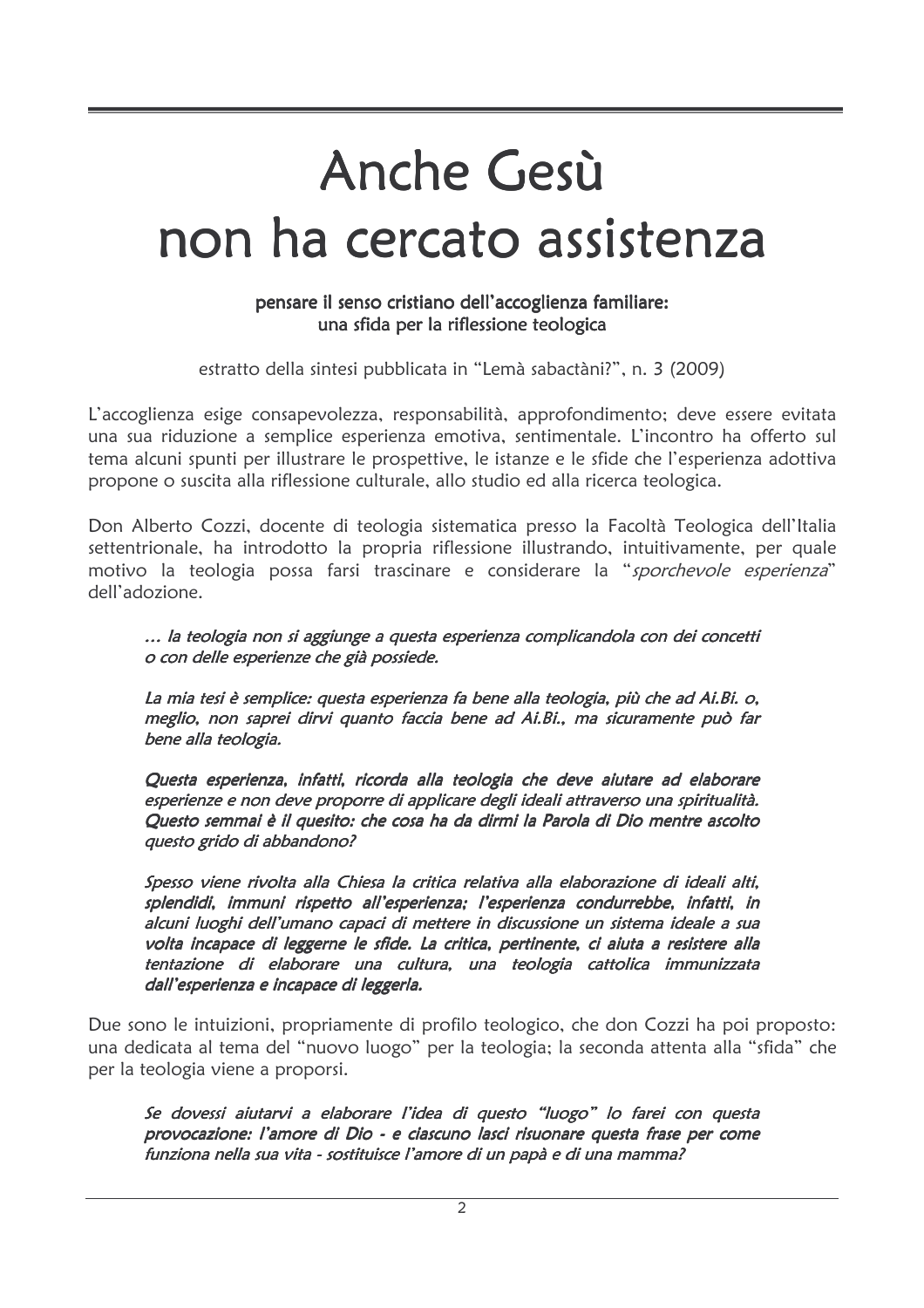La risposta di un teologo è, evidentemente, no! Infatti, dal punto di vista del luogo antropologico, cioè un luogo dove l'umano è insostituibile, questo luogo non deve essere sostituito, bensì visitato.

L'amore di Dio, infatti, non sostituisce l'amore di un papà e di una mamma, ma lo vuole fondare. Nessuno può, dunque, dire "io ho un'intuizione mistica, per cui auguro a questo bambino abbandonato, attraverso la mia preghiera, che l'amore di Dio possa aiutarlo, nonostante lui non riesca ad avere l'amore del papà e della mamma". Così non funziona.

Se tu hai davvero un'intuizione spirituale sull'abbandono e sull'accoglienza, dovrai dire "mi rendo disponibile perché l'amore di Dio assuma senso e significato attraverso l'incontro e il riconoscimento di un papà e di una mamma": un luogo antropologico di questo spessore deve essere visitato, non può essere sostituito. Questa è la sfida che raccoglie la teologia.

Una delle belle intuizioni dei contributi pubblicati sul primo numero della rivista: entrare nel grido del bambino abbandonato e ascoltare l'esperienza della croce.

Perché Gesù grida e non scende dalla croce? La risposta di chi abita questo luogo è: "perché Gesù non cercava assistenza, non voleva un angioletto che lo liberasse o lo consolasse, non voleva le schiere angeliche, voleva essere conosciuto come figlio".

A questo prezzo, dice Gesù, io rimango sulla croce.

 $\hat{E}$  molto interessante questa pretesa di Gesù.  $\hat{E}$ , inoltre, una provocazione grandissima. Oggi noi abbiamo bisogno di questa qualità dei rapporti, qualità non assistenzialistica che ci impedisce di ridurre le relazioni a scambi di funzioni o prestazioni: non offro solo competenza, ma mi prendo a cuore un fratello.

Gesù non scende dalla croce perché dice "io non voglio assistenza, io voglio che mio padre venga e mi riconosca come figlio". E i discepoli, stupiti, di fronte al mistero della risurrezione dicono: "il padre l'ha riconosciuto".

Facciamo la trasposizione: il bambino non chiede assistenti, volontari, cerca genitori, cerca un papà e una mamma. La domanda o l'istanza critica è: chi mi dà il diritto di fare del grido di questo bambino abbandonato il luogo di un pensiero teologico? Gesù mi dà il diritto di farlo, quando dice "io mi identifico, quanto avrete fatto a uno di questi piccoli, l'avrete fatto a me". Dunque, la stessa libertà storica di Gesù, l'intenzione storica di Gesù, ci chiede di ascoltare un grido di un bambino, il più povero dei poveri, soprattutto se abbandonato, come il luogo dell'istanza teologica, perché questo "l'avrete fatto a me".

Questa intuizione per la teologia - entrare in questo luogo antropologico per ascoltare in maniera nuova la parola di Dio, lasciandosi sfidare a dare un nuovo corpo a questa parola nel nostro contesto sociale - non è una sfida da poco. È sicuramente un laboratorio e come tale Cozzi l'ha interpretato lasciandosi provocare, non per avere qualcosa di nuovo da imparare, ma per il nuovo luogo in cui ascoltare in maniera forse inedita la parola di Dio.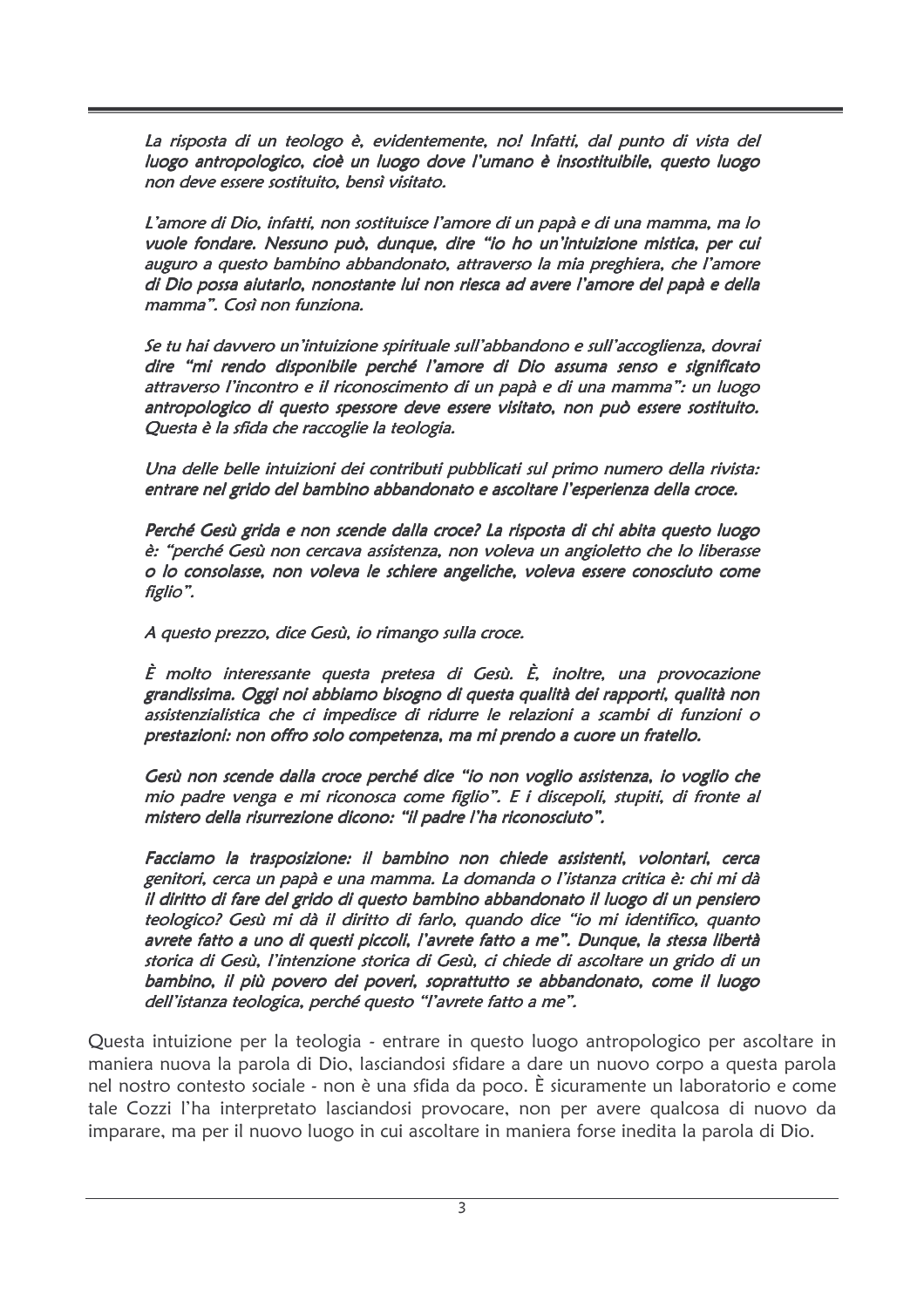



in collaborazione con

**Ufficio Liturgico Nazionale** 



# un'adozione benedetta

## un rito per accogliere nel nome di Gesù

questioni e prospettive

## **Sabato 16 Maggio 2009**

presso la

#### Fondazione Ambrosiana Attività Pastorali sala "G. Lazzati" via S. Antonio, 5 - Milano

Le famiglie che hanno vissuto o intendono vivere l'esperienza adottiva secondo il senso cristiano dell'accoglienza, vedono mutare il loro profilo civile ed anagrafico, ma stentano o difficilmente trovano occasione per esprimere e condividere l'esperienza dell'accoglienza adottiva con la propria comunità parrocchiale.

Le adozioni conservano una loro identità in ragione di una "sentenza" che ha positivamente concluso un iter, talvolta molto faticoso, vissuto tra tribunali, servizi territoriali e burocrazia. Desideriamo verificare come le adozioni possano assumere identità e significato davanti al Signore ed alla Sua Chiesa, in virtù di un'accoglienza pienamente vissuta nel nome di Gesù.

 $\overline{4}$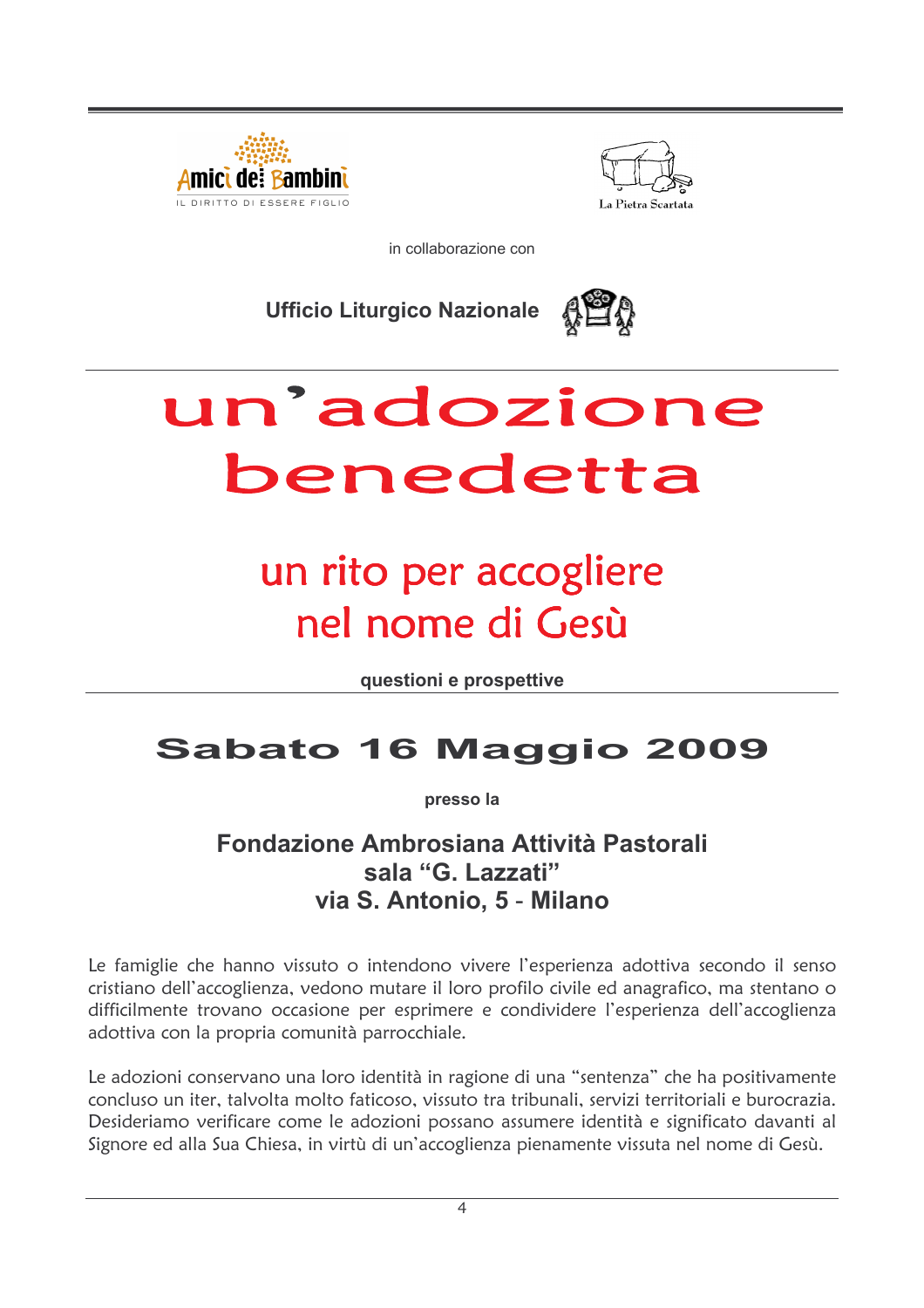L'incontro, promosso da Ai.Bi. Amici dei Bambini e dall'Associazione di fedeli "La Pietra scartata", intende verificare i presupposti (storico-teologici e pastorali) e le prospettive per un Rito di Benedizione delle Adozioni: un evento che, nell'ambito dell'esperienza liturgica, sia capace di esprimere e riconoscere l'adozione quale forma di testimoniale della fecondità sacramentale del matrimonio e dell'Amore di Dio.

## programma

- 9.30 Introduce e coordina Alfonso Colzani Responsabile del Servizio per la Famiglia dell'Arcidiocesi di Milano
- 9.45 Accogliere nel Suo nome: un'esperienza famigliare dal rilievo comunitario Marco Griffini Presidente di Ai.Bi. Amici dei Bambini
- 10.00 Adozione: appello, desiderio, rito Don Maurizio Chiodi Consigliere Spirituale dell'Associazione La Pietra Scartata; docente di Teologia morale presso la Facoltà Teologica dell'Italia Settentrionale – Milano.
- 10.30 L'adozione nella tradizione teologica orientale. Riflessioni storico-teologiche Don Basilio Petrà docente di Teologia morale presso la Facoltà Teologica dell'Italia Centrale -Firenze
- 11.00 pausa

#### 11.15 Un Rito per la Benedizione delle adozioni

- \* premesse, dimensioni rituali e spunti propositivi Don Luigi Girardi Preside dell'Istituto di Liturgia Pastorale S. Giustina - Padova
- ❖ opportunità e prospettive pastorali

Don Paolo Tomatis Ufficio Liturgico Nazionale - C.E.I.

#### 12.15 Interventi e discussione

#### 12.45 Conclusioni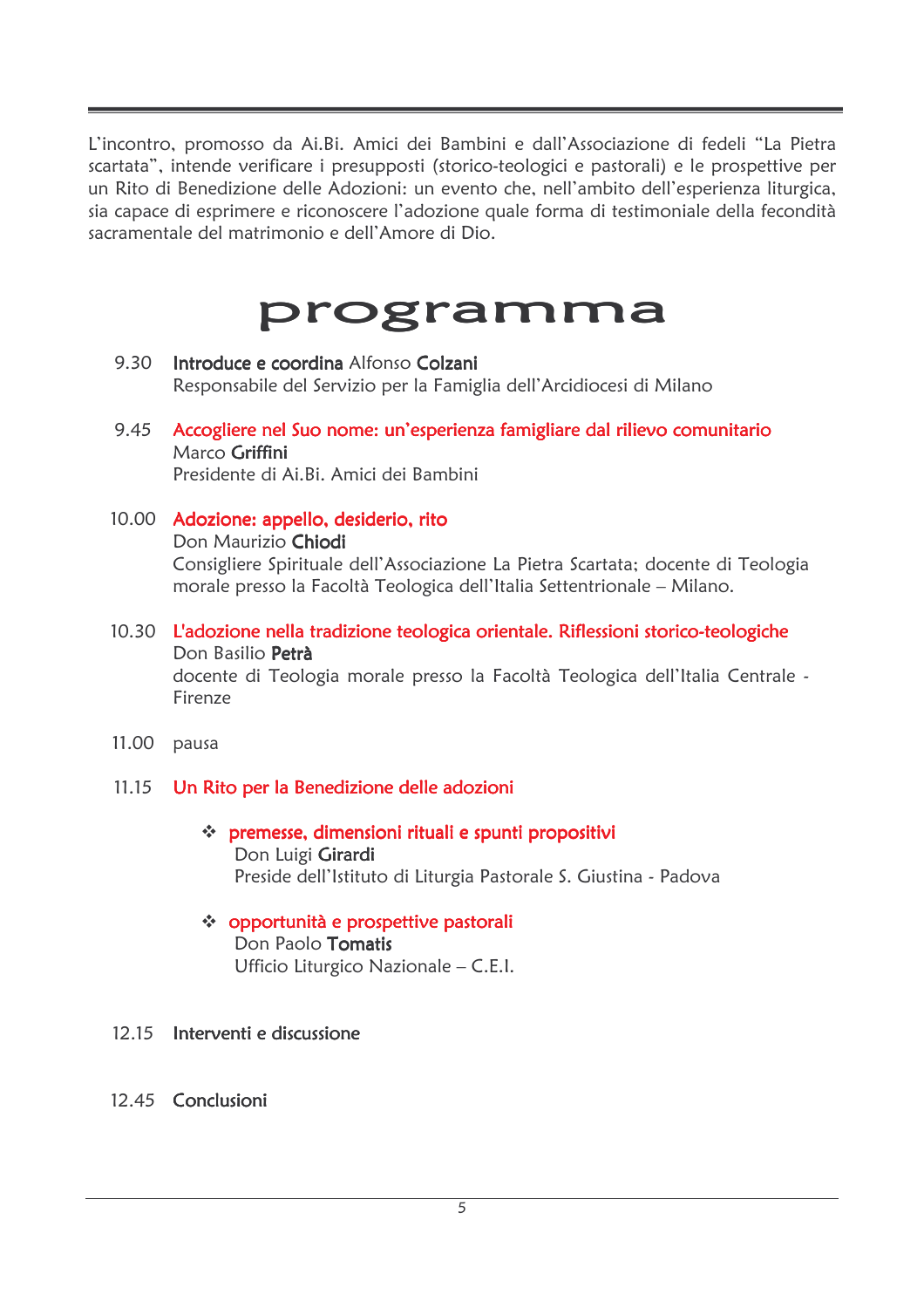

Il testo ospita i seguenti contributi:

Gian Piero Guidetti l'esperienza psicologica della sterilità

> Antonella Mariani alla ricerca della fecondità

Rosanna Virgili Anna e l'esperienza biblica del figlio desiderato

Alberto Cozzi la fecondità singolare di Maria e Giuseppe

Maurizio Chiodi «Grazia» e libertà. La sterilità della coppia, la fecondità dell'accoglienza

Il libro è in vendita nelle librerie e presso tutte le sedi di Ai.Bi. Amici dei Bambini Per informazioni: tel. 02988221 www.lapietrascartata.it www.amicideibambini.it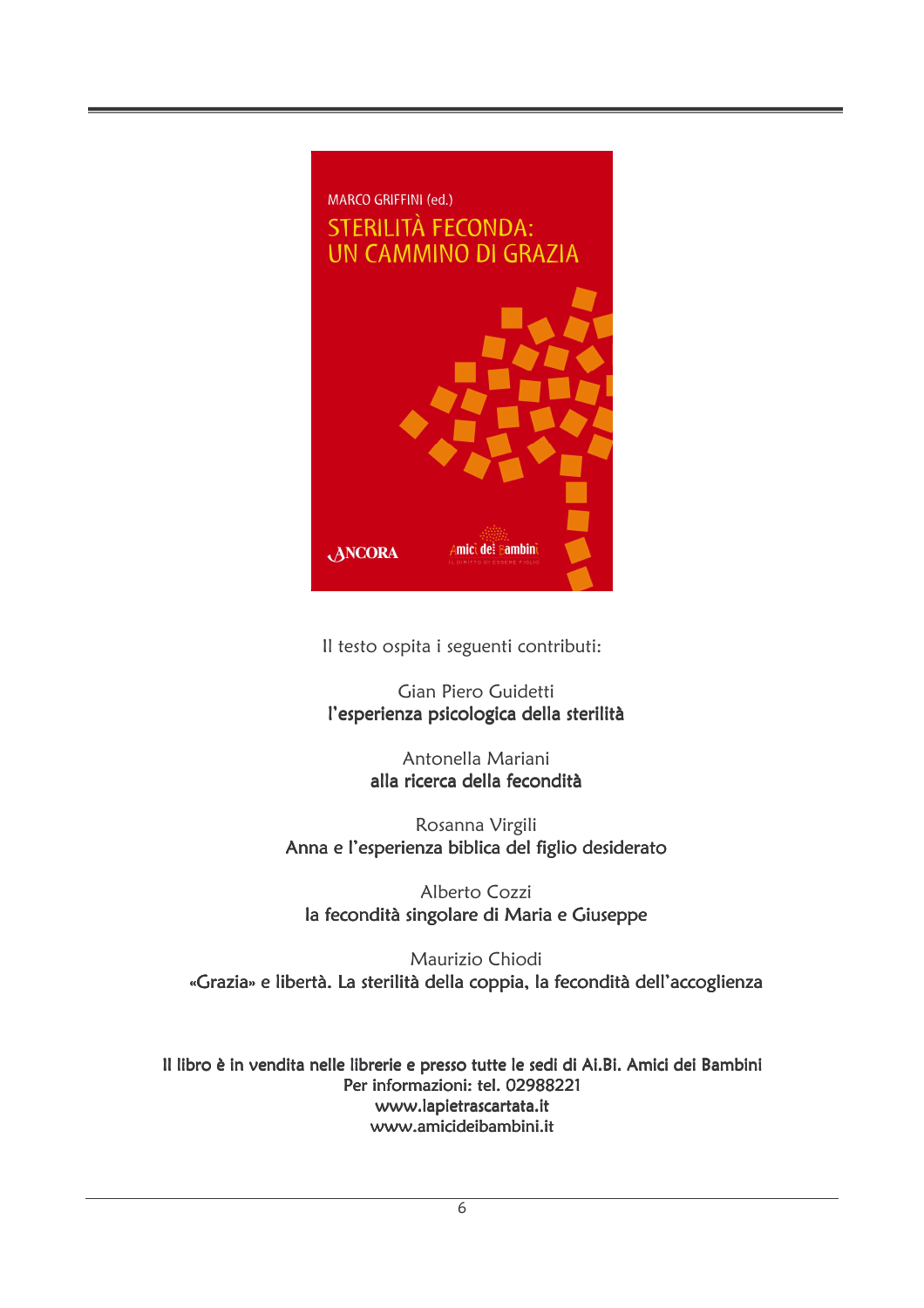Il Rosario per i bambini abbandonati e dimenticati del mese di Maggio

## «Conoscere l'Amore»

#### dal Vangelo secondo Giovanni (10,14-16)

" lo sono il buon pastore, conosco le mie pecore e le mie pecore conoscono me, come il Padre conosce me e io conosco il Padre; e offro la vita per le pecore. E ho altre pecore che non sono di questo ovile; anche queste io devo condurre; ascolteranno la mia voce e diventeranno un solo gregge e un solo pastore".

## Commento

«Kinshasa, Aprile 2009, Repubblica Democratica del Congo: Padre Robert e Suor Claudia hanno aperto una comunità di accoglienza dove vivono 35 bambini. I bambini sono tutti abbandonati, entrano nel centro anche molto piccoli e poi fanno tutto il percorso nella comunità: qui studiano, vengono seguiti per le cure sanitarie e quindi avviati al lavoro. I bambini sono sostenuti dal sostegno a distanza: non hanno mai fatto adozioni e non vogliono farle perchè i bambini sono già nella "loro famiglia". Infatti Padre Robert ci tiene a specificare che loro due sono la mamma e il papà di tutti i bambini ».

Eppure ogni bambino nasce per essere un vero figlio, per vivere l'esperienza dell'amore, per "conoscere" ed essere "conosciuto" da un vero Padre e una vera Madre. Anche i bambini che vengono abbandonati sono nati per essere figli e conoscere l'amore: Gesù, si è incarnato ed è stato abbandonato anche per loro!

Un missionario, un educatore potranno far conoscere e far vivere ad un bambino abbandonato l'esperienza dell'affetto, della cura, dell'amicizia, ma mai dell'amore: solo un Padre e una Madre possono accogliere un Figlio nella relazione trinitaria dell'Amore, dove il Padre "conosce" il Figlio e il Figlio conosce il Padre.

Certo è più semplice e facile e forse più gratificante accontentarsi di "assistere" un bambino abbandonato invece di lottare per cercargli una famiglia. Anche in Congo, come in molti altri paesi, tentare di far adottare un bambino abbandonato significa non solo lavorare duramente e investire notevoli risorse per ricercare le sue origini al fine di ricostruire la sua vera storia, ma anche ingaggiare un'aspra battaglia contro la corruzione, i pregiudizi, la burocrazia...

Dare una vera famiglia ai bambini abbandonati è la strada più difficile, «ma anche queste io devo condurre» al mio ovile, perchè non ci sia più nessuno che dica «Vorrei non essere mai nato perchè quando sono uscito dalla mia comunità mi sono sentito abbandonato per la seconda volta!».